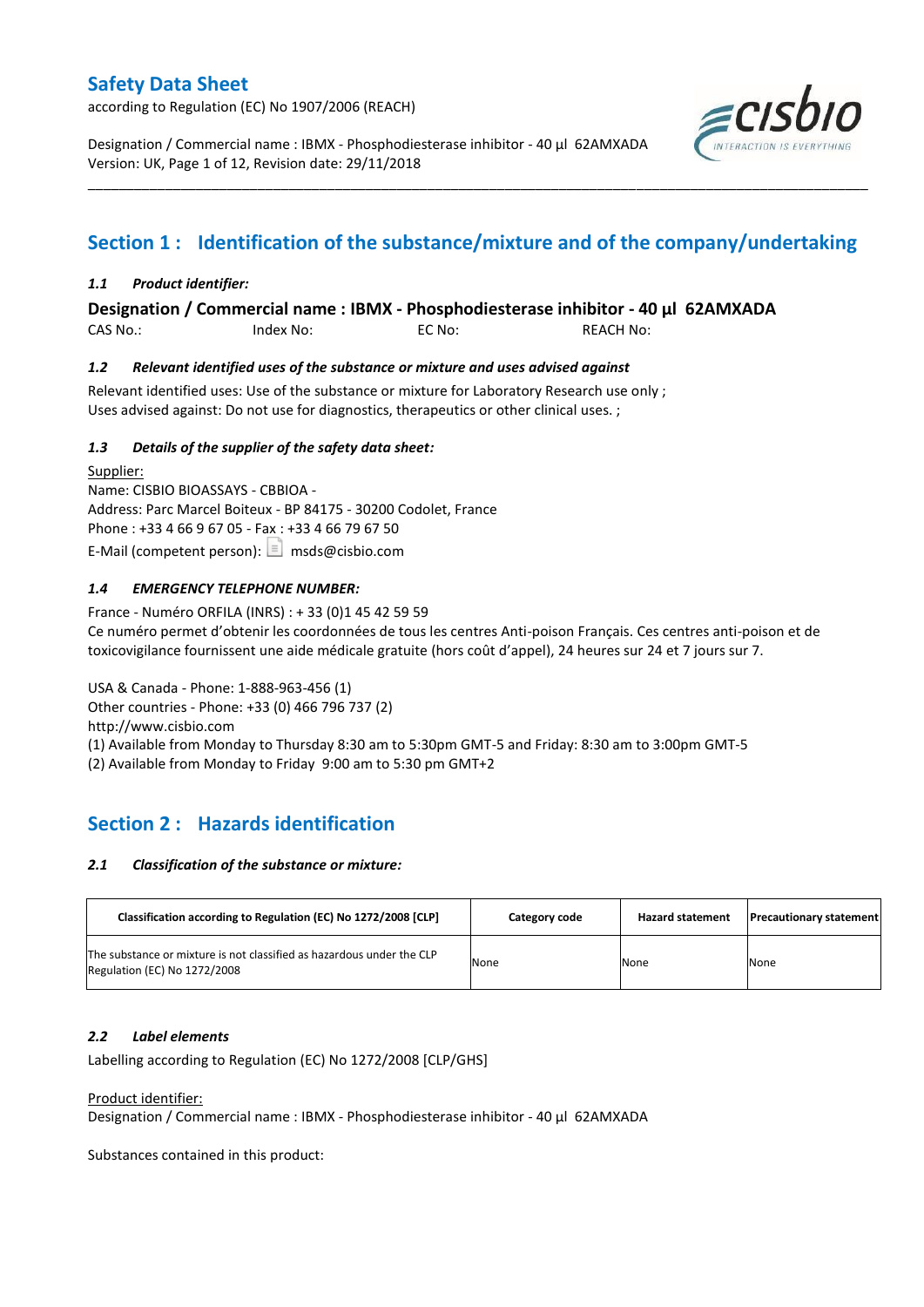according to Regulation (EC) No 1907/2006 (REACH)

Designation / Commercial name : IBMX - Phosphodiesterase inhibitor - 40 µl 62AMXADA Version: UK, Page 2 of 12, Revision date: 29/11/2018



Hazard pictograms

Signal word:

Hazard and precautionary statements:

#### *2.3 Other hazards*

The mixture does not contain substances classified as 'Substances of Very High Concern' (SVHC) >= 0.1% published by the European CHemicals Agency (ECHA) under article 57 of REACH. The mixture satisfies neither the PBT nor the vPvB criteria for mixtures in accordance with annexe XIII of the REACH regulations EC 1907/2006. ; Adverse human health effects and symptoms:

\_\_\_\_\_\_\_\_\_\_\_\_\_\_\_\_\_\_\_\_\_\_\_\_\_\_\_\_\_\_\_\_\_\_\_\_\_\_\_\_\_\_\_\_\_\_\_\_\_\_\_\_\_\_\_\_\_\_\_\_\_\_\_\_\_\_\_\_\_\_\_\_\_\_\_\_\_\_\_\_\_\_\_\_\_\_\_\_\_\_\_\_\_\_\_\_\_\_\_\_\_

## **Section 3 : Composition/information on ingredients**

#### *3.2 Mixtures*

Hazardous ingredients:

| Substance name     | CAS n°  | Index n° | EC n°     | <b>Classification according Regulation (EC)</b><br><b>No. 1272 [CLP]</b> | Concentration<br>(%) | <b>SCL</b> | M-factor |
|--------------------|---------|----------|-----------|--------------------------------------------------------------------------|----------------------|------------|----------|
| dimethyl sulfoxide | 67-68-5 |          | 200-664-3 |                                                                          | 100%                 |            |          |

Additional information:

Full text of H- and EUH-phrases: see SECTION 16.

## **Section 4 : First aid measures**

#### *4.1 Description of first aid measures*

**General information**:Do not leave affected person unattended. ;

**Following inhalation**: In case of respiratory tract irritation, consult a physician. ;

**Following skin contact**:After contact with skin, wash immediately with water ;

**Following eye contact**:After contact with the eyes, rinse with water with the eyelids open for a sufficient length of time, then consult an ophthalmologist immediately. ;

**Following ingestion**:Do NOT induce vomiting. ;

**Self-protection of the first aider**:

#### *4.2 Most important symptoms and effects, both acute and delayed*

Symptoms:No known symptoms to date. ; Effects:

#### *4.3 Indication of any immediate medical attention and special treatment needed*

Notes for the doctor: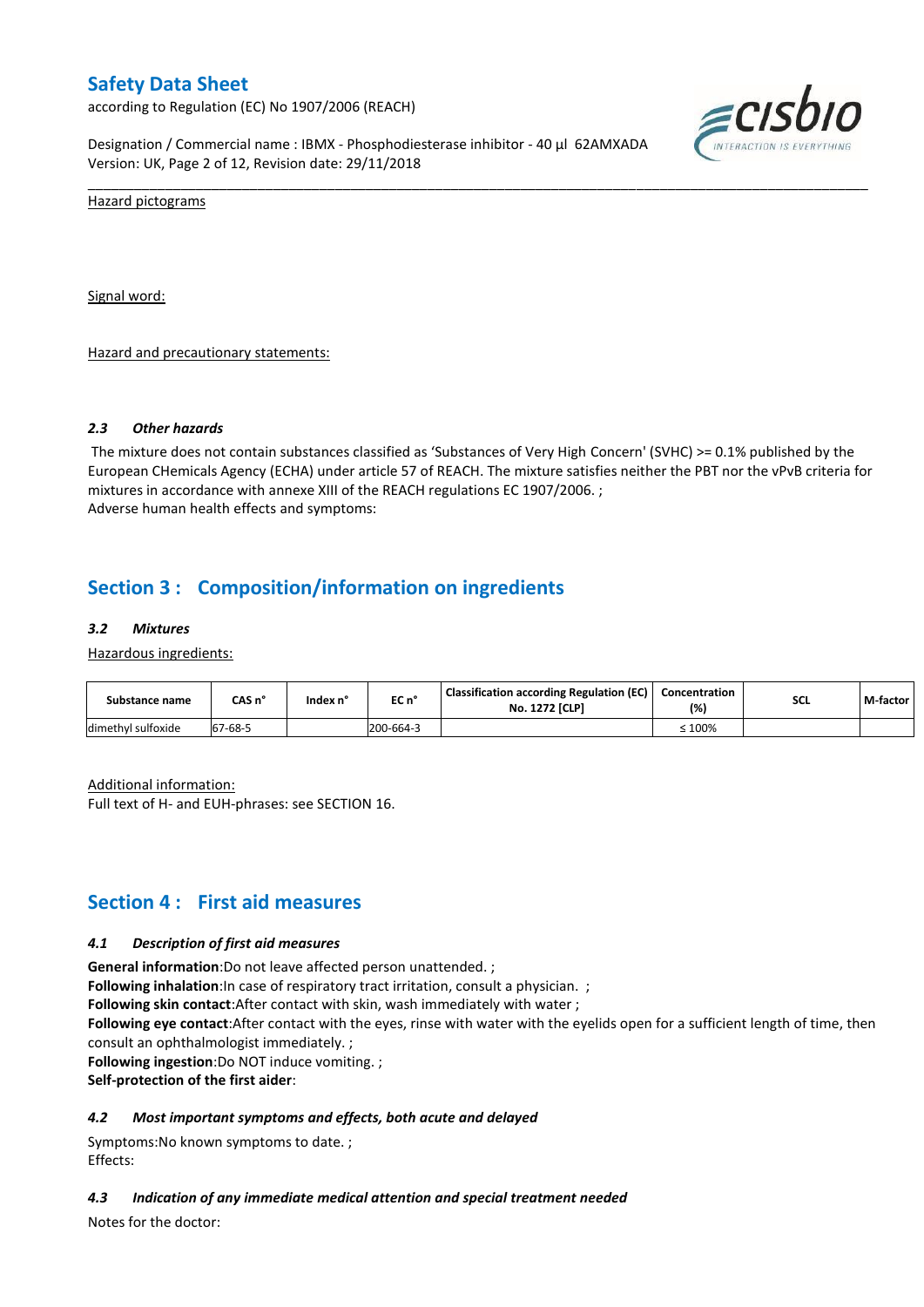according to Regulation (EC) No 1907/2006 (REACH)

Designation / Commercial name : IBMX - Phosphodiesterase inhibitor - 40 µl 62AMXADA Version: UK, Page 3 of 12, Revision date: 29/11/2018



## **Section 5 : Firefighting measures**

### *5.1 Extinguishing media:*

**Suitable extinguishing media**:This product is not flammable. Use extinguishing agent suitable for type of surrounding fire ;

\_\_\_\_\_\_\_\_\_\_\_\_\_\_\_\_\_\_\_\_\_\_\_\_\_\_\_\_\_\_\_\_\_\_\_\_\_\_\_\_\_\_\_\_\_\_\_\_\_\_\_\_\_\_\_\_\_\_\_\_\_\_\_\_\_\_\_\_\_\_\_\_\_\_\_\_\_\_\_\_\_\_\_\_\_\_\_\_\_\_\_\_\_\_\_\_\_\_\_\_\_

### *5.2 Special hazards arising from the substance or mixture*

Hazardous combustion products:/

### *5.3 Advice for fire-fighters*

Wear Protective clothing. ;

## **Section 6 : Accidental release measures**

#### *6.1 Personal precautions, protective equipment and emergency procedures*

Emergency procedures: Provide adequate ventilation. ;

### *6.2 Environmental precautions*

Do not allow to enter into surface water or drains. ;

### *6.3 Methods and material for containment and cleaning up*

For cleaning up:Suitable material for taking up: Absorbing material, organic ; Other information:

#### *6.4 Reference to other sections*

Additional information:

## **Section 7 : Handling and storage**

### *7.1 Precautions for safe handling*

Protective measures: Advice on safe handling:Avoid contact with skin, eyes and clothes. ; Fire preventions:

Do not eat, drink or smoke in areas where reagents are handled. ; Advice on general occupational hygiene Handle in accordance with good industrial hygiene and safety practice ;

#### *7.2 Conditions for safe storage, including any incompatibilities*

Technical measures and storage conditions: Requirements for storage rooms and vessels: Keep container tightly closed. ; Hints on storage assembly: Materials to avoid: Further information on storage conditions:

### *7.3 Specific end uses:*

Recommendations on specific end uses: Observe technical data sheet. ;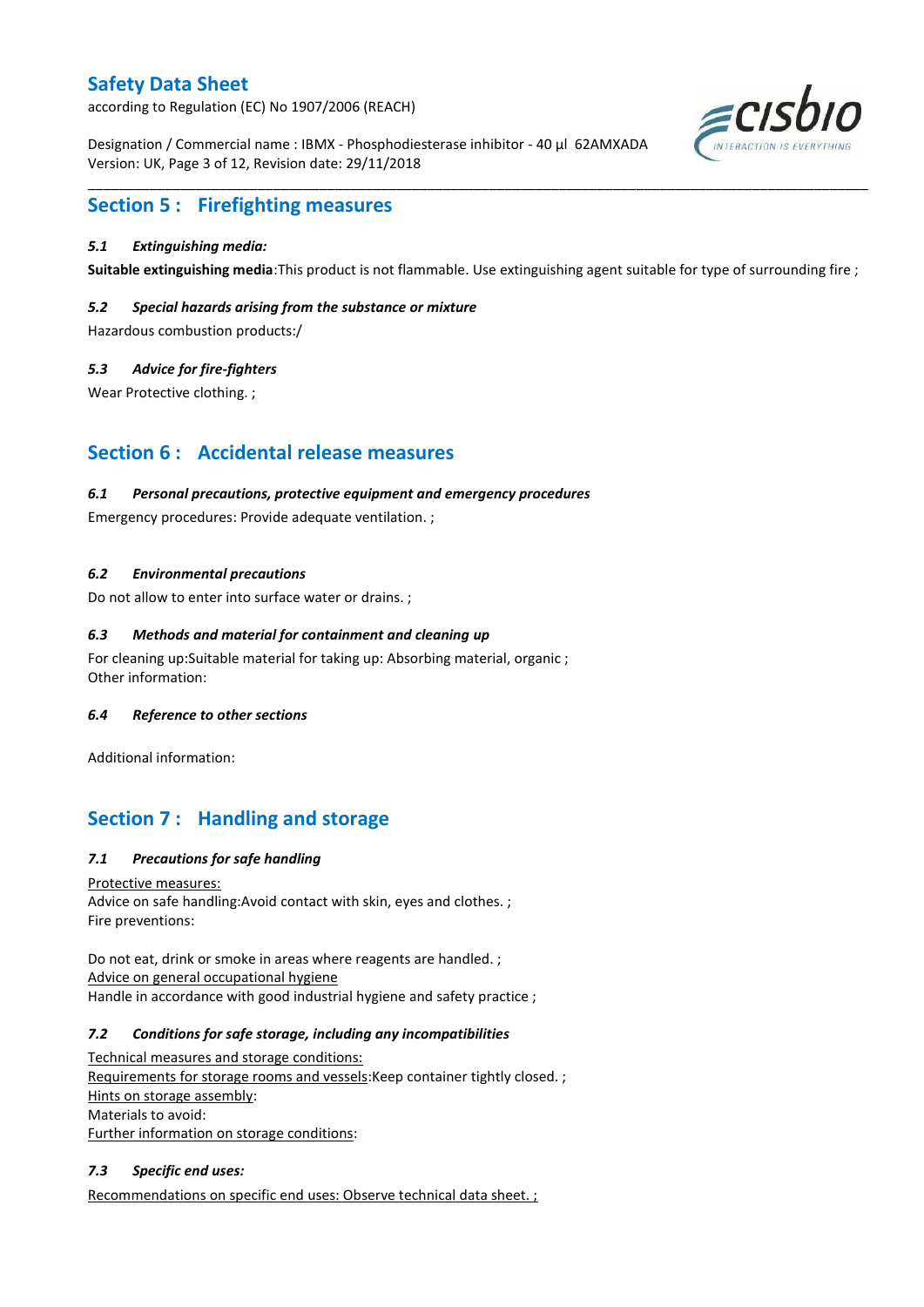according to Regulation (EC) No 1907/2006 (REACH)

Designation / Commercial name : IBMX - Phosphodiesterase inhibitor - 40 µl 62AMXADA Version: UK, Page 4 of 12, Revision date: 29/11/2018



# **Section 8 : Exposure controls/personal protection**

### *8.1 Control parameters*

Preliminary remark:

### 8.1.1 Occupational exposure limits:

• France

| Source:            |           | Informations relatives à la réglementation VME (France) : ED 984, 07.2012 |  |  |  |  |  |  |  |  |  |  |  |
|--------------------|-----------|---------------------------------------------------------------------------|--|--|--|--|--|--|--|--|--|--|--|
| <b>Substance</b>   | EC No.    | VME(mg/m3)<br>$VLE$ (mg/m3)<br>VLE (ppm)<br>CAS-No<br>VME (ppm)           |  |  |  |  |  |  |  |  |  |  |  |
| 67-68-5 / 200-664- | 200-664-3 | 67-68-5                                                                   |  |  |  |  |  |  |  |  |  |  |  |

\_\_\_\_\_\_\_\_\_\_\_\_\_\_\_\_\_\_\_\_\_\_\_\_\_\_\_\_\_\_\_\_\_\_\_\_\_\_\_\_\_\_\_\_\_\_\_\_\_\_\_\_\_\_\_\_\_\_\_\_\_\_\_\_\_\_\_\_\_\_\_\_\_\_\_\_\_\_\_\_\_\_\_\_\_\_\_\_\_\_\_\_\_\_\_\_\_\_\_\_\_

#### • Spain

| Source :           | <b>June 2015</b> |         | Limites de Exposicion Profesional para Agentes Quimicos en Espana<br>Instituto Nacional de Seguridad e Higiene en el Trabajo |              |                  |              |
|--------------------|------------------|---------|------------------------------------------------------------------------------------------------------------------------------|--------------|------------------|--------------|
| Substance          | EC No.           | CAS No  | $VLA-EC$ (mg/m3)                                                                                                             | VLA-EC (ppm) | $VLA-ED$ (mg/m3) | VLA-ED (ppm) |
| 67-68-5 / 200-664- | 200-664-3        | 67-68-5 |                                                                                                                              |              |                  |              |

#### **•** Germany

| Source:             | TRGS 900, June 2015, BAuA |         |               |           |
|---------------------|---------------------------|---------|---------------|-----------|
| <b>Substance</b>    | EC No.                    | CAS-No  | $AGW$ (mg/m3) | AGW (ppm) |
| 67-68-5 / 200-664-3 | 200-664-3                 | 67-68-5 | 320           | 100       |

- Italia
- **•** Greece
- $\bullet$  UK
- OSHA (USA)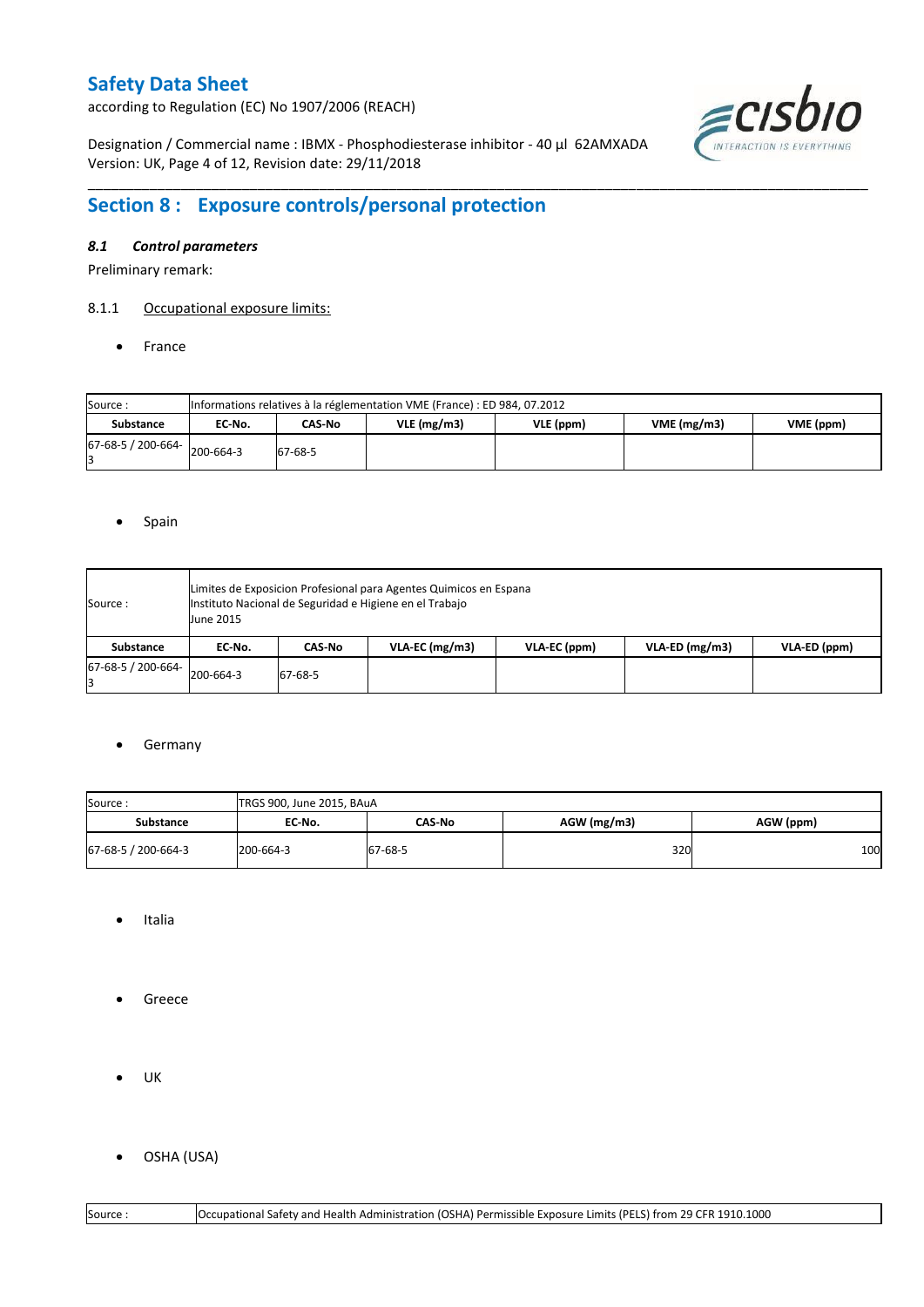according to Regulation (EC) No 1907/2006 (REACH)



Designation / Commercial name : IBMX - Phosphodiesterase inhibitor - 40 µl 62AMXADA Version: UK, Page 5 of 12, Revision date: 29/11/2018

| Substance                     | EC-No. | CAS-No  | <b>OSHA Permissible</b><br><b>Exposure Limit (PEL)</b><br>8-hour TWA (ppm) | <b>OSHA Permissible</b><br><b>Exposure Limit (PEL) 8-</b><br>hour TWA (mg/m3) | <b>OSHA Permissible</b><br><b>Exposure Limit (PEL)</b><br>STEL (ppm) | <b>OSHA Permissible</b><br><b>Exposure Limit (PEL)</b><br>STEL (mg/m3) |
|-------------------------------|--------|---------|----------------------------------------------------------------------------|-------------------------------------------------------------------------------|----------------------------------------------------------------------|------------------------------------------------------------------------|
| 67-68-5 / 200-664-3 200-664-3 |        | 67-68-5 |                                                                            |                                                                               |                                                                      |                                                                        |

## 8.1.2 Biological limit values (Germany):

| Source :            | List of recommended health-based biological limit values (BLVs) and biological guidance values (BGVs), June 2014 |         |               |           |  |  |  |  |  |  |
|---------------------|------------------------------------------------------------------------------------------------------------------|---------|---------------|-----------|--|--|--|--|--|--|
| Substance           | EC No.                                                                                                           | CAS-No  | $BLV$ (mg/m3) | BLV (ppm) |  |  |  |  |  |  |
| 67-68-5 / 200-664-3 | 200-664-3                                                                                                        | 67-68-5 |               |           |  |  |  |  |  |  |

### 8.1.3 Exposure limits at intended use (Germany):

| Source:             | TRGS 903, November 2015, BAuA |         |             |           |  |  |  |  |  |
|---------------------|-------------------------------|---------|-------------|-----------|--|--|--|--|--|
| Substance           | EC-No.                        | CAS-No  | BGW (mg/m3) | BGW (ppm) |  |  |  |  |  |
| 67-68-5 / 200-664-3 | 200-664-3                     | 67-68-5 |             |           |  |  |  |  |  |

### 8.1.4 DNEL/PNEC-values:

• DNEL worker

| Source:                     |                   | <b>IGESTIS – substance database</b> |                                                                                                          |  |                                                           |                                                   |                                                         |                                                       |                                                             |
|-----------------------------|-------------------|-------------------------------------|----------------------------------------------------------------------------------------------------------|--|-----------------------------------------------------------|---------------------------------------------------|---------------------------------------------------------|-------------------------------------------------------|-------------------------------------------------------------|
| Substance                   | EC-No.            | <b>CAS-No</b>                       | Long-term-<br>Acute - dermal,<br>dermal, local<br>local effects<br>effects<br>(mg/kg/day)<br>(mg/kg/day) |  | Long-term –<br>dermal.<br>systemic effects<br>(mg/kg/day) | Acute –<br>linhalation. locall<br>effects (mg/m3) | $Acute -$<br>inhalation.<br>systemic effects<br>(mg/m3) | Long-term $-$<br>inhalation, local<br>effects (mg/m3) | $Long-term -$<br>inhalation.<br>systemic effects<br>(mg/m3) |
| $67 - 68 - 5/$<br>200-664-3 | 200-664-3 67-68-5 |                                     |                                                                                                          |  |                                                           | 265-265                                           | 484-484                                                 |                                                       |                                                             |

#### DNEL consumer

| Source:                    |                   | <b>IGESTIS – substance database</b>                                |  |                                                                                                                      |  |                                                  |                                                       |                                                     |                                                          |
|----------------------------|-------------------|--------------------------------------------------------------------|--|----------------------------------------------------------------------------------------------------------------------|--|--------------------------------------------------|-------------------------------------------------------|-----------------------------------------------------|----------------------------------------------------------|
| <b>Substance</b>           | EC No.            | Acute – dermal. I<br>local effects<br><b>CAS-No</b><br>(mg/kg/day) |  | Long-term-<br>Long-term $-$<br>dermal, local<br>dermal.<br>systemic effects<br>effects<br>(mg/kg/day)<br>(mg/kg/day) |  | Acute –<br>linhalation. local<br>effects (mg/m3) | Acute -<br>inhalation.<br>systemic effects<br>(mg/m3) | Long-term-<br>linhalation. local<br>effects (mg/m3) | Long-term-<br>inhalation.<br>systemic effects<br>(mg/m3) |
| $67 - 68 - 5$<br>200-664-3 | 200-664-3 67-68-5 |                                                                    |  |                                                                                                                      |  |                                                  |                                                       |                                                     |                                                          |

### DNEL remark:

• PNEC

| Source           | <b>INERIS</b> |               |            |              |                      |            |              |
|------------------|---------------|---------------|------------|--------------|----------------------|------------|--------------|
| <b>Substance</b> | EC-No.        | <b>CAS-No</b> |            | PNEC AQUATIC | <b>PNEC Sediment</b> |            |              |
|                  |               |               | freshwater | marine water | intermittent release | freshwater | marine water |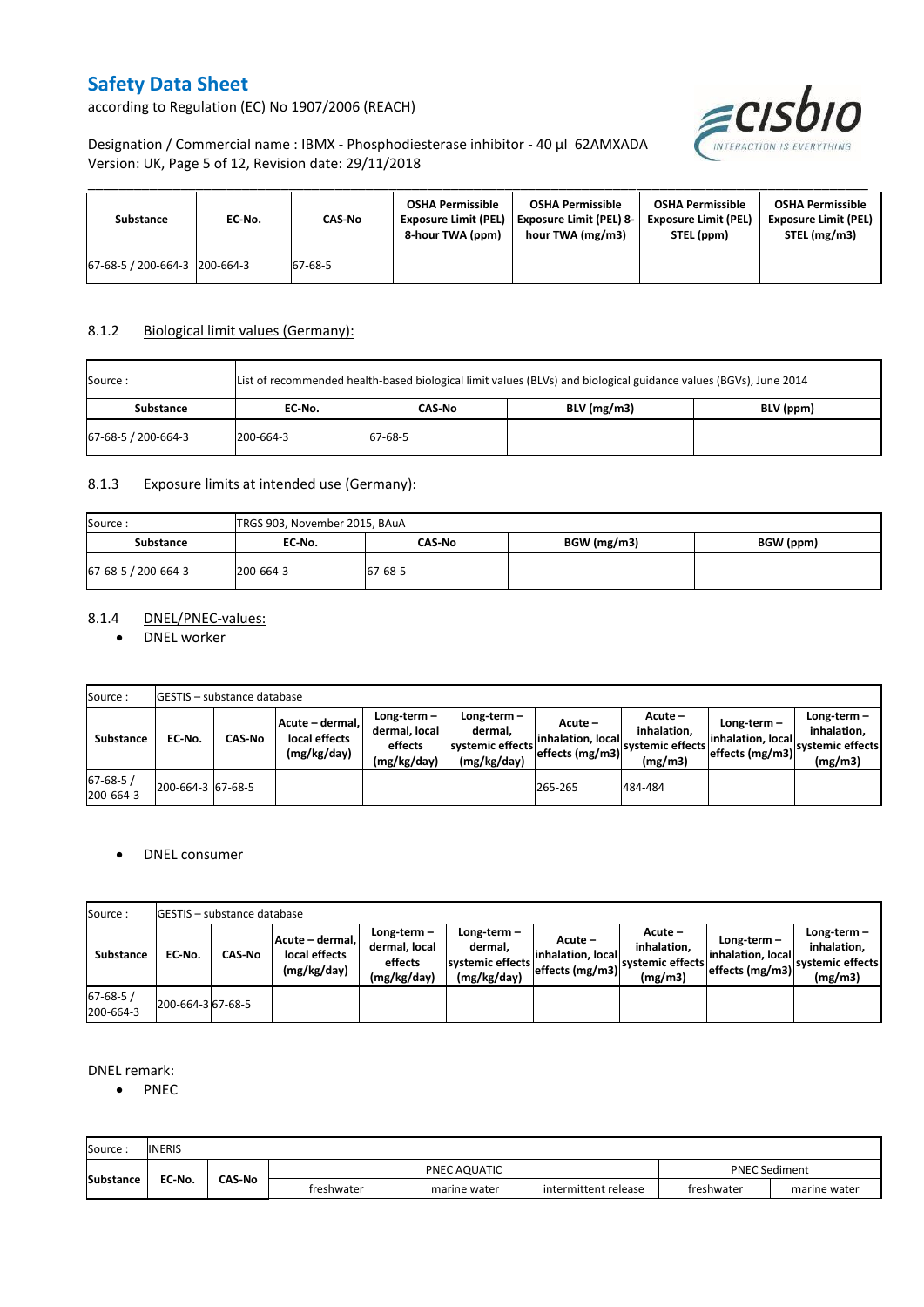according to Regulation (EC) No 1907/2006 (REACH)



## Designation / Commercial name : IBMX - Phosphodiesterase inhibitor - 40 µl 62AMXADA Version: UK, Page 6 of 12, Revision date: 29/11/2018

| $\begin{array}{ c c c c c }\n 67-68-5 & 200-664-3 & 67-68-5 \\ 200-664-3 & 67-68-5 & 68-5 & 68-5 & 68-5 & 68-5 & 68-5 & 68-5 & 68-5 & 68-5 & 68-5 & 68-5 & 68-5 & 68-5 & 68-5 & 68-5 & 68-5 & 68-5 & 68-5 & 68-5 & 68-5 & 68-5 & 68-5 & 68-5 & 68-5 & 68-5 & 68-5 & 68$ |  |  |  |  |  |  |  |  |
|-------------------------------------------------------------------------------------------------------------------------------------------------------------------------------------------------------------------------------------------------------------------------|--|--|--|--|--|--|--|--|

| Source:                     | <b>INERIS</b> |               |                  |         |                                |        |          |       |                             |         |       |        |         |       |
|-----------------------------|---------------|---------------|------------------|---------|--------------------------------|--------|----------|-------|-----------------------------|---------|-------|--------|---------|-------|
|                             | EC-No.        | <b>CAS-No</b> | Others           |         |                                |        |          |       |                             |         |       |        |         |       |
| <b>Substance</b>            |               |               | <b>PNEC soil</b> |         | PNEC sewage treatment<br>plant |        | PNEC air |       | PNEC secondary<br>poisoning |         |       |        |         |       |
|                             |               |               | (mg/L)           | (mg/kg) | (ppm)                          | (mg/L) | (mg/kg)  | (ppm) | (mg/L)                      | (mg/kg) | (ppm) | (mg/L) | (mg/kg) | (ppm) |
| $67 - 68 - 5/$<br>200-664-3 | 200-664-3     | 67-68-5       |                  |         |                                |        |          |       |                             |         |       |        |         |       |

PNEC remark: Control parameters remark:

#### *8.2 Exposure controls*

8.2.1 Appropriate engineering controls:

8.2.2 Personal protective equipment:

**Eye / Face protection**: Safety glasses with side-shields ;

**Skin protection**:Gloves ;

**Respiratory protection**:Ensure adequate ventilation ;

**Thermal hazards**:

8.2.3 Environmental exposure controls:

# **Section 9 : Physical and chemical properties**

### *9.1 Information on basic physical and chemical properties*

**A**nnearance

| <b>Appearance</b>     |            |  |  |  |  |  |
|-----------------------|------------|--|--|--|--|--|
| Physical state        | Liquid ;   |  |  |  |  |  |
| Colour                | Colorless: |  |  |  |  |  |
| Odour                 |            |  |  |  |  |  |
| Odour threshold (ppm) |            |  |  |  |  |  |

|                                          |                                       | Value | Concentration<br>(mol/L) | Method | Temperature (°C) | Pressure (kPa) | Remark |
|------------------------------------------|---------------------------------------|-------|--------------------------|--------|------------------|----------------|--------|
| pH                                       |                                       |       |                          |        |                  |                |        |
| Melting point (°C)                       |                                       |       |                          |        |                  |                |        |
| Freezing point (°C)                      |                                       |       |                          |        |                  |                |        |
| Initial boiling point/boiling range (°C) |                                       |       |                          |        |                  |                |        |
| Flash point (°C)                         |                                       |       |                          |        |                  |                |        |
| Evaporation rate (kg/m <sup>2</sup> /h)  |                                       |       |                          |        |                  |                |        |
| Flammability (type:) (%)                 |                                       |       |                          |        |                  |                |        |
| Upper/lower<br>flammability or explosive | Upper explosive limit<br>(%)          |       |                          |        |                  |                |        |
| limits                                   | Lower explosive limit (%)             |       |                          |        |                  |                |        |
| Vapour pressure (kPa)                    |                                       |       |                          |        |                  |                |        |
| Vapour density (g/cm <sup>3</sup> )      |                                       |       |                          |        |                  |                |        |
| Densities                                | Density (g/cm <sup>3</sup> )          |       |                          |        |                  |                |        |
|                                          | Relative density (g/cm <sup>3</sup> ) |       |                          |        |                  |                |        |
|                                          | Bulk density (g/cm <sup>3</sup> )     |       |                          |        |                  |                |        |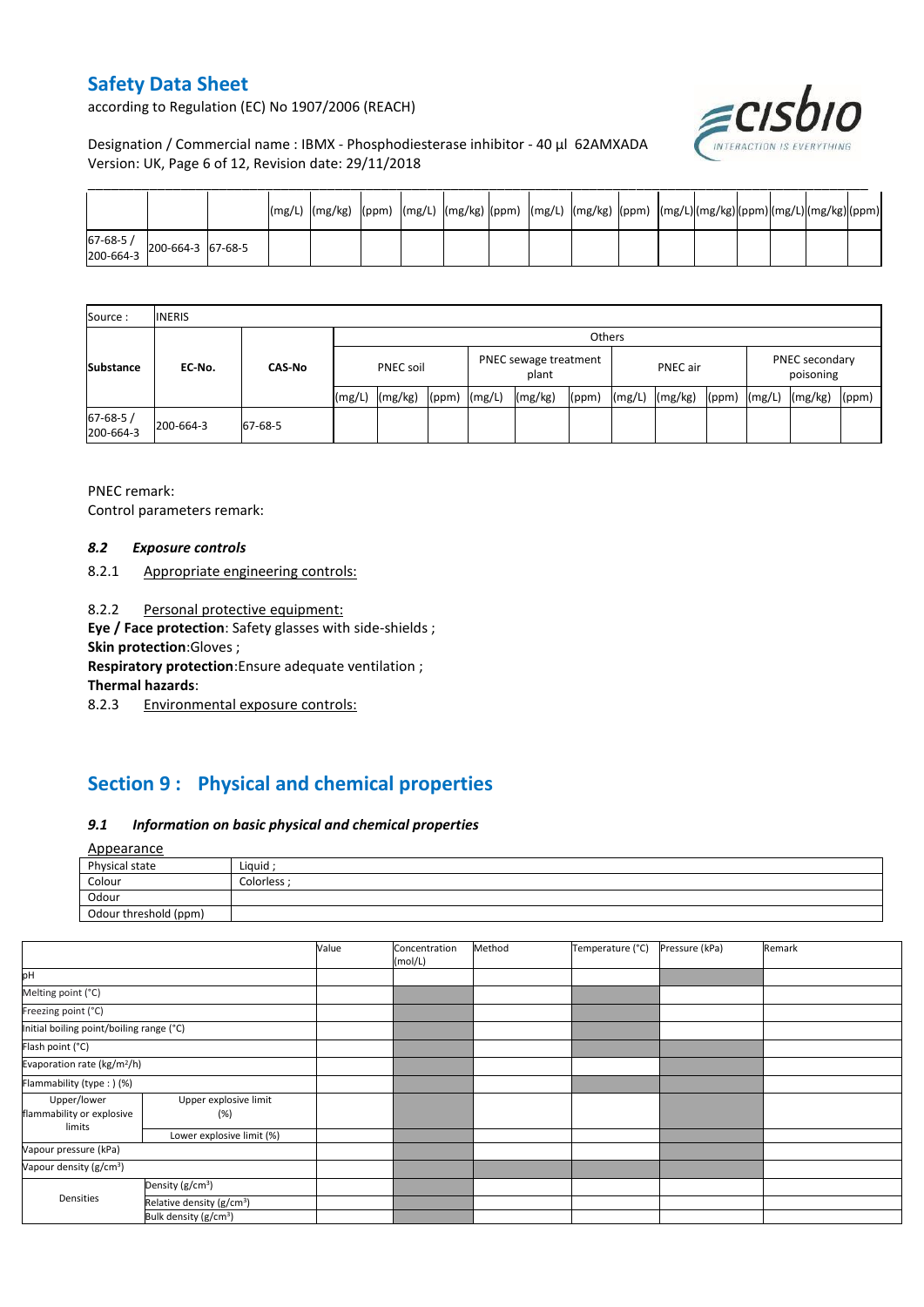according to Regulation (EC) No 1907/2006 (REACH)

Designation / Commercial name : IBMX - Phosphodiesterase inhibitor - 40 µl 62AMXADA Version: UK, Page 7 of 12, Revision date: 29/11/2018



| Critical density (g/cm <sup>3</sup> )                       |                                           |  |  |  |
|-------------------------------------------------------------|-------------------------------------------|--|--|--|
| Solubility (Type: ) (g/L)                                   |                                           |  |  |  |
| Partition coefficient (log Pow)<br>n-octanol/water at pH :  |                                           |  |  |  |
| Auto-ignition temperature (°C)                              |                                           |  |  |  |
| Decomposition temperature (°C)<br>Decomposition energy : kJ |                                           |  |  |  |
| Viscosity                                                   | Viscosity, dynamic (poiseuille)           |  |  |  |
|                                                             | Viscosity, cinematic (cm <sup>3</sup> /s) |  |  |  |
| Oxidising properties                                        |                                           |  |  |  |
| Explosive properties                                        |                                           |  |  |  |

### *9.2 Other information:*

No other relevant data available

# **Section 10 : Stability and reactivity**

*10.1 Reactivity* This material is considered to be non-reactive under normal use conditions. ;

#### *10.2 Chemical stability*

- *10.3 Possibility of hazardous reactions*
- *10.4 Conditions to avoid:*
- *10.5 Incompatible materials:*
- *10.6 Hazardous decomposition products:*

Does not decompose when used for intended uses. ;

## **Section 11 : Toxicological information**

Toxicokinetics, metabolism and distribution

### *11.1 Information on toxicological effects*

#### **Substances**

**Acute toxicity**

Animal data: Acute oral toxicity:

Acute dermal toxicity:

Acute inhalative toxicity:

Practical experience / human evidence: Assessment / Classification: General Remark: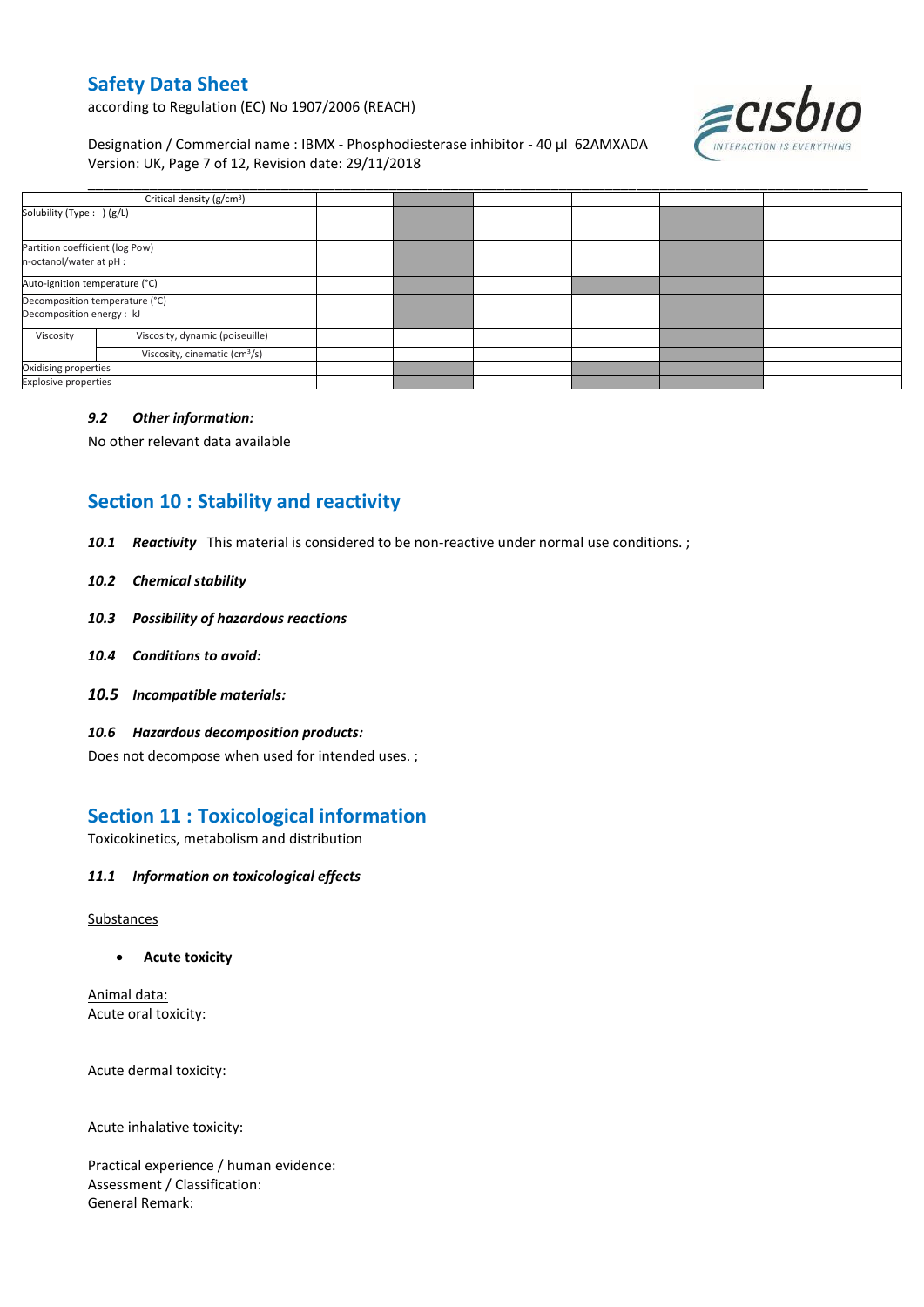according to Regulation (EC) No 1907/2006 (REACH)

Designation / Commercial name : IBMX - Phosphodiesterase inhibitor - 40 µl 62AMXADA Version: UK, Page 8 of 12, Revision date: 29/11/2018

\_\_\_\_\_\_\_\_\_\_\_\_\_\_\_\_\_\_\_\_\_\_\_\_\_\_\_\_\_\_\_\_\_\_\_\_\_\_\_\_\_\_\_\_\_\_\_\_\_\_\_\_\_\_\_\_\_\_\_\_\_\_\_\_\_\_\_\_\_\_\_\_\_\_\_\_\_\_\_\_\_\_\_\_\_\_\_\_\_\_\_\_\_\_\_\_\_\_\_\_\_



### **•** Skin corrosion/irritation

Animal data:

In-vitro skin test method: In-vitro skin test result: Assessment / Classification:

#### **Eye damage/irritation**

Animal data:

In vitro eye test method: In vitro eye test result: Assessment / Classification:

#### **CMR effects (carcinogenity, mutagenicity and toxicity for reproduction)**

o Germ cell mutagenicity:

Animal data:

Assessment / Classification:

o Carcinogenicity

Practical experience / human evidence: Animal data:

Other information: Assessment / Classification:

o Reproductive toxicity

Practical experience / human evidence: Animal data:

Other information: Assessment / Classification:

Overall assessment on CMR properties:

- **Specific target organ toxicity (single exposure)**
	- o STOT SE 1 and 2

Animal data:

Other information:

o STOT SE 3

Practical experience / human evidence:

Other information: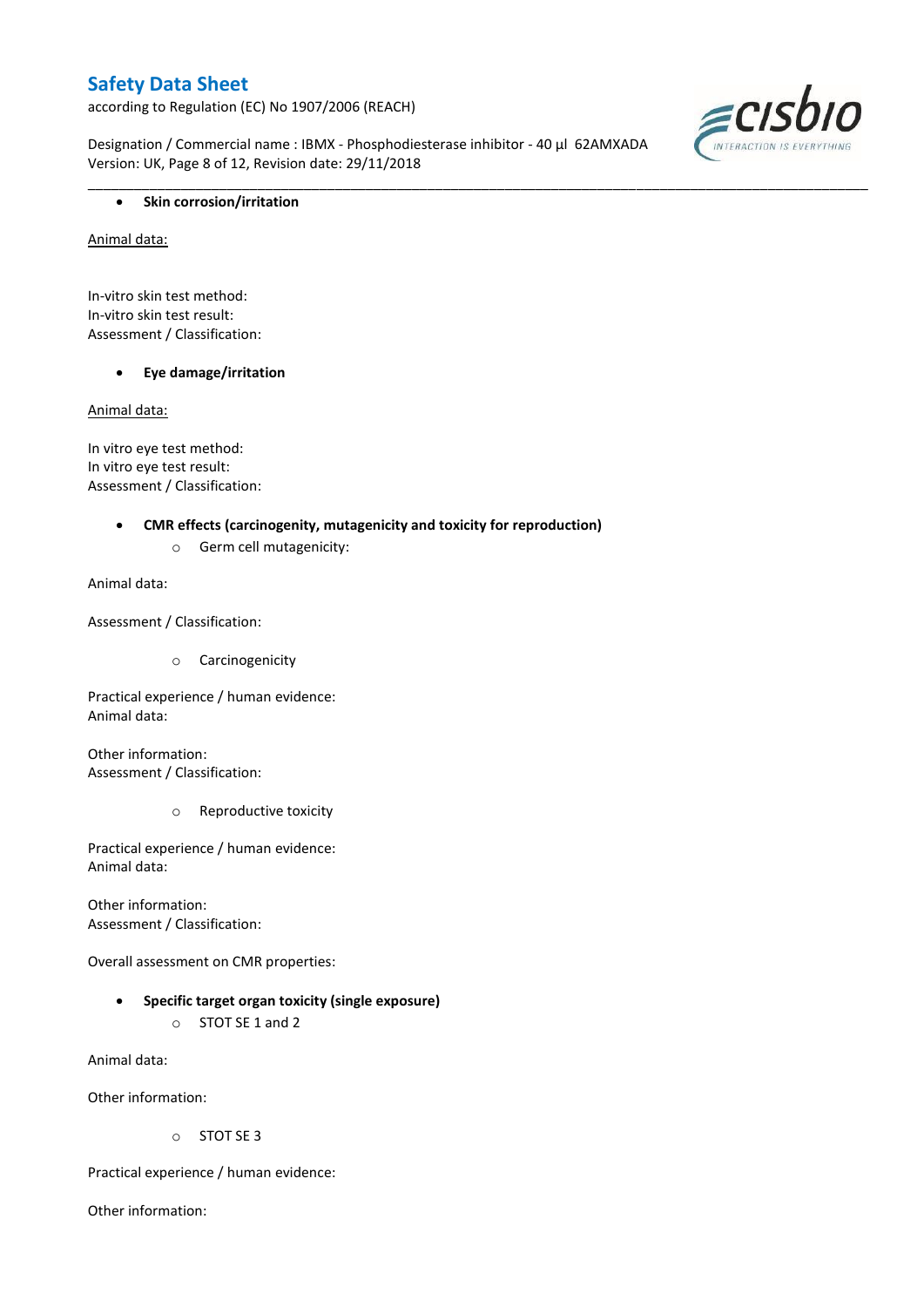according to Regulation (EC) No 1907/2006 (REACH)

Designation / Commercial name : IBMX - Phosphodiesterase inhibitor - 40 µl 62AMXADA Version: UK, Page 9 of 12, Revision date: 29/11/2018



Assessment / Classification:

### **Specific target organ toxicity (repeated exposure)**

Practical experience / human evidence: Animal data:

Assessment / Classification: Other information

#### **Aspiration hazard**

Practical experience / human evidence: Experimental data: viscosity data: see SECTION 9. Assessment / Classification: Remark:

11.1.1 Mixtures No toxicological information is available for the mixture itself

## **Section 12 : Ecological information**

In case that test data regarding one endpoint/differentiation exist for the mixture itself, the classification is carried out according to the substance criteria (excluding biodegradation and bioaccumulation). If no test data exist, the criteria for mixture classification has to be used (calculation method) in this case the toxicological data of the ingredients are shown.

\_\_\_\_\_\_\_\_\_\_\_\_\_\_\_\_\_\_\_\_\_\_\_\_\_\_\_\_\_\_\_\_\_\_\_\_\_\_\_\_\_\_\_\_\_\_\_\_\_\_\_\_\_\_\_\_\_\_\_\_\_\_\_\_\_\_\_\_\_\_\_\_\_\_\_\_\_\_\_\_\_\_\_\_\_\_\_\_\_\_\_\_\_\_\_\_\_\_\_\_\_

#### *12.1 Aquatic toxicity:*

Acute (short-term) fish toxicity

Chronic (long-term) fish toxicity

Acute (short-term) toxicity to crustacea

Chronic (long-term) toxicity to crustacea

Acute (short-term) toxicity to algae and cyanobacteria

Toxicity to microorganisms and other aquatic plants / organisms

Assessment / Classification:

## *12.2 Persistence and degradability*

Biodegradation:

Abiotic Degradation:

Assessment / Classification: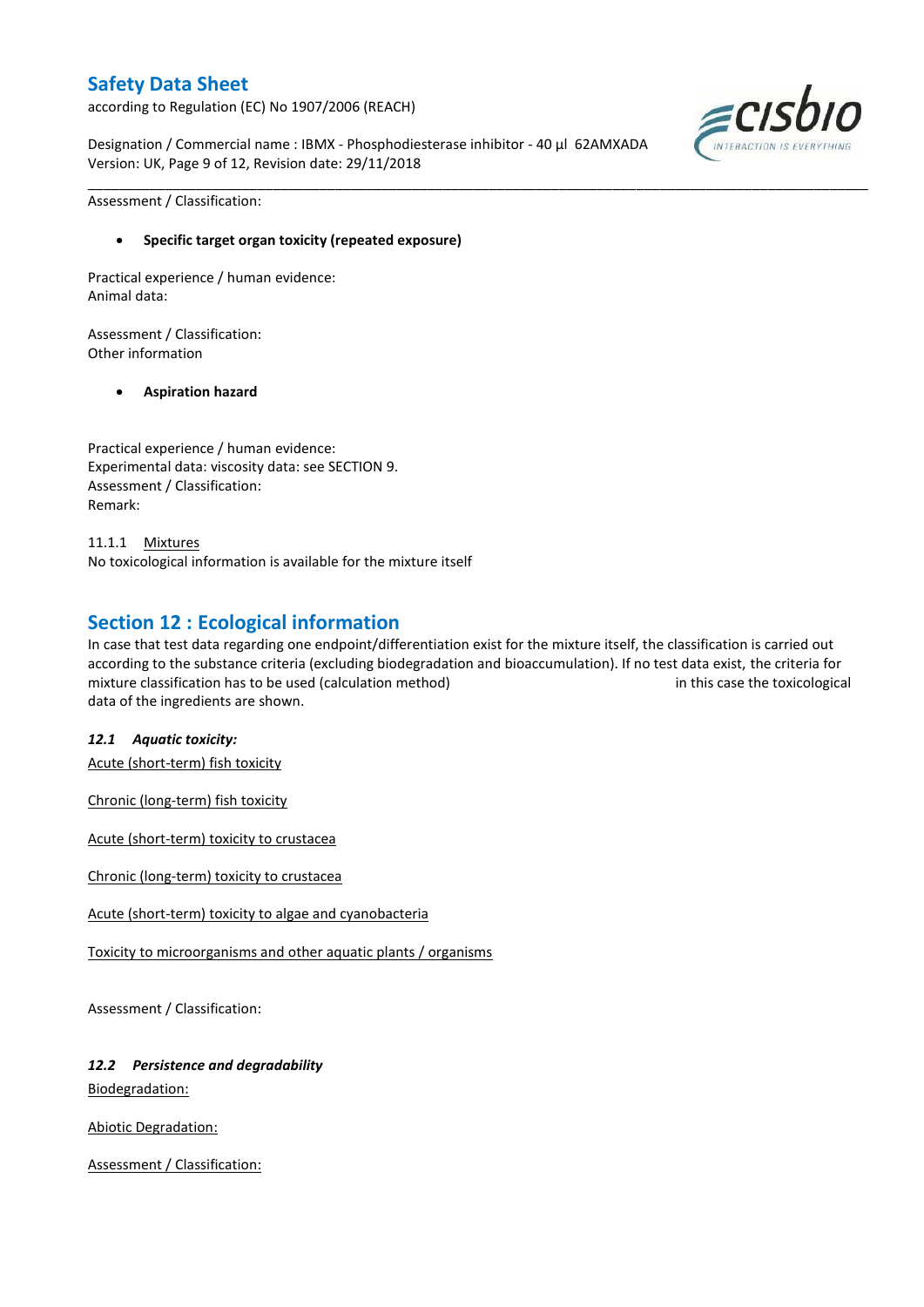according to Regulation (EC) No 1907/2006 (REACH)

Designation / Commercial name : IBMX - Phosphodiesterase inhibitor - 40 µl 62AMXADA Version: UK, Page 10 of 12, Revision date: 29/11/2018

\_\_\_\_\_\_\_\_\_\_\_\_\_\_\_\_\_\_\_\_\_\_\_\_\_\_\_\_\_\_\_\_\_\_\_\_\_\_\_\_\_\_\_\_\_\_\_\_\_\_\_\_\_\_\_\_\_\_\_\_\_\_\_\_\_\_\_\_\_\_\_\_\_\_\_\_\_\_\_\_\_\_\_\_\_\_\_\_\_\_\_\_\_\_\_\_\_\_\_\_\_



### *12.3 Bioaccumulative potential*

Bioconcentration factor (BCF):

*12.4 Mobility in soil*

*12.5 Results of PBT and vPvB assessment*

#### *12.6 Other adverse effects:*

Additional ecotoxicological information:

## **Section 13 : Disposal considerations**

#### *13.1 Waste treatment methods*

Waste treatment options: Dispose of waste according to applicable legislation. ;

## **Section 14 : Transport information**

ADR/RID/AND/IMDG/IATA

| UN No.                     |  |
|----------------------------|--|
| UN Proper shipping name    |  |
| Transport hazard class(es) |  |
| Hazard label(s)            |  |
|                            |  |
| Packing group              |  |

#### *Transport in bulk according to Annex II of MARPOL 73/78 and the IBC Code*

Packing instructions for IMDG: IBC Instructions:

| Land transport (ADR/RID)                                             |                                               |
|----------------------------------------------------------------------|-----------------------------------------------|
| Classification code ADR:                                             | Special Provisions for ADR/RID:               |
| Limited quantities for ADR/RID:                                      | <b>Excepted Quantities for ADR/RID:</b>       |
| Packing Instructions for ADR/RID:                                    | Special packing provisions for ADR/RID:       |
| Mixed packing provisions:                                            |                                               |
| Portable tanks and bulk containers Instructions:                     |                                               |
| Portable tanks and bulk containers Special Provisions:               |                                               |
| <b>ADR Tank Code:</b>                                                | ADR Tank special provisions:                  |
| Vehicle for tank carriage:                                           |                                               |
| Special provisions for carriage Packages:                            |                                               |
| Special provisions for carriage Bulk:                                |                                               |
| Special provisions for carriage for loading, unloading and handling: |                                               |
| Special Provisions for carriage Operation:                           |                                               |
| Hazard identification No:                                            | Transport category (Tunnel restriction code): |
| Sea transport (IMDG)                                                 |                                               |
| Marine Pollutant:                                                    | Subsidiary risk(s) for IMDG:                  |
| Packing provisions for IMDG:                                         | Limited quantities for IMDG:                  |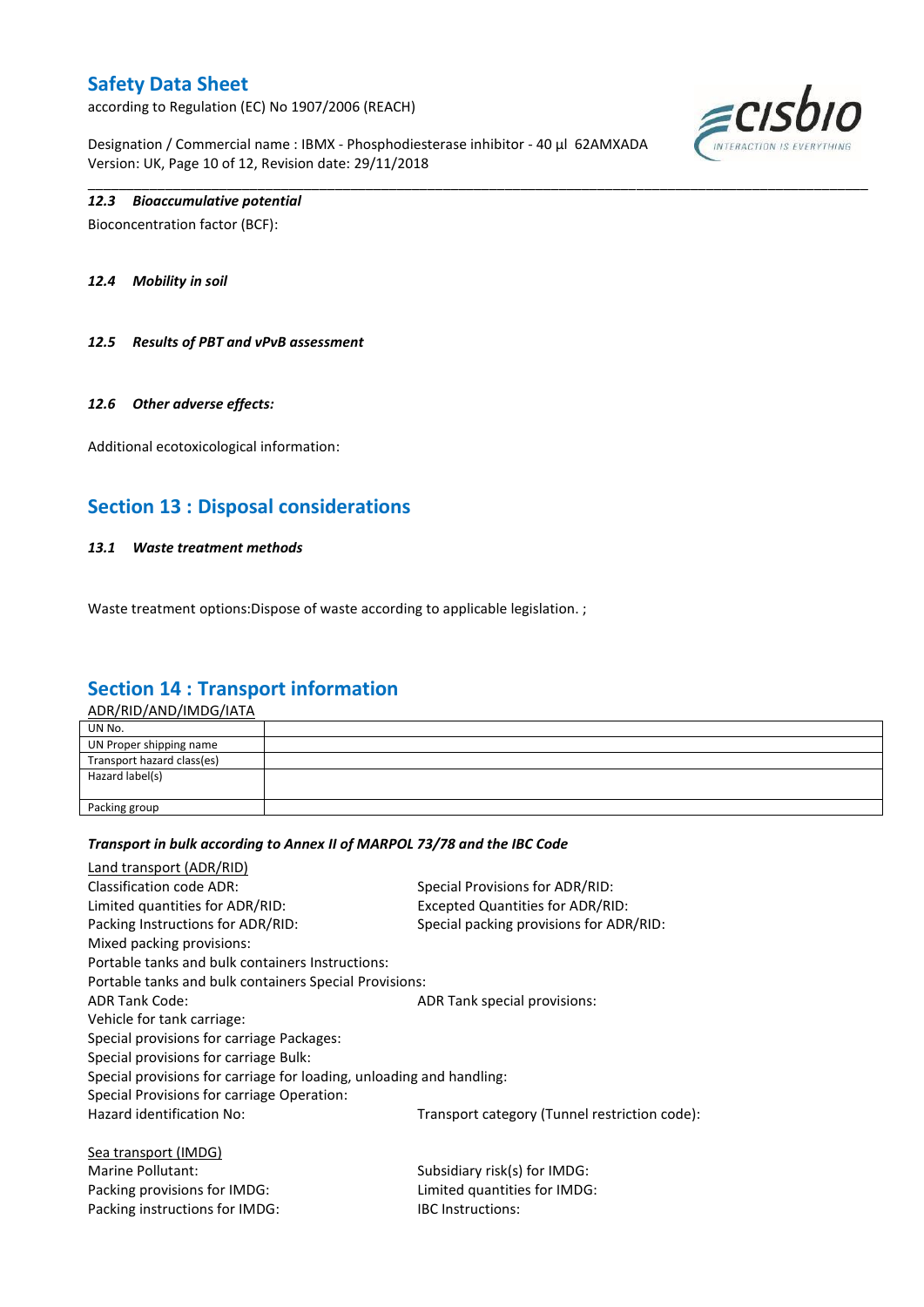according to Regulation (EC) No 1907/2006 (REACH)



Designation / Commercial name : IBMX - Phosphodiesterase inhibitor - 40 µl 62AMXADA Version: UK, Page 11 of 12, Revision date: 29/11/2018

| <b>IBC Provisions:</b>                                                 | <b>IMO</b> tank instructions:              |  |  |  |  |
|------------------------------------------------------------------------|--------------------------------------------|--|--|--|--|
| UN tank instructions:                                                  | Tanks and bulk Provisions:                 |  |  |  |  |
| EmS:                                                                   | Stowage and segregation for IMDG:          |  |  |  |  |
| Properties and observations:                                           |                                            |  |  |  |  |
| Inland waterway transport (ADN)                                        |                                            |  |  |  |  |
| <b>Classification Code ADN:</b>                                        | <b>Special Provisions ADN:</b>             |  |  |  |  |
| Limited quantities ADN:                                                | <b>Excepted quantities ADN:</b>            |  |  |  |  |
| Carriage permitted:                                                    | Equipment required:                        |  |  |  |  |
| Provisions concerning loading and unloading:                           | Provisions concerning carriage:            |  |  |  |  |
| Number of blue cones/lights:                                           | Remark:                                    |  |  |  |  |
| Air transport (ICAO-TI / IATA-DGR)                                     |                                            |  |  |  |  |
| Subsidiary risk for IATA:                                              | Excepted quantity for IATA:                |  |  |  |  |
| Passenger and Cargo Aircraft Limited Quantities Packing Instructions:  |                                            |  |  |  |  |
| Passenger and Cargo Aircraft Limited Quantities Maximal Net Quantity : |                                            |  |  |  |  |
| Passenger and Cargo Aircraft Packaging Instructions:                   |                                            |  |  |  |  |
| Passenger and Cargo Aircraft Maximal Net Quantity :                    |                                            |  |  |  |  |
| Cargo Aircraft only Packaging Instructions :                           | Cargo Aircraft only Maximal Net Quantity : |  |  |  |  |
| ERG code:                                                              | <b>Special Provisions for IATA:</b>        |  |  |  |  |

\_\_\_\_\_\_\_\_\_\_\_\_\_\_\_\_\_\_\_\_\_\_\_\_\_\_\_\_\_\_\_\_\_\_\_\_\_\_\_\_\_\_\_\_\_\_\_\_\_\_\_\_\_\_\_\_\_\_\_\_\_\_\_\_\_\_\_\_\_\_\_\_\_\_\_\_\_\_\_\_\_\_\_\_\_\_\_\_\_\_\_\_\_\_\_\_\_\_\_\_\_

# **Section 15 : Regulatory information**

## *15.1 Safety, health and environmental regulations/legislation specific for the substance or mixture* EU regulations

Authorisations and/or restrictions on use:

Authorisations: Restrictions on use: SVHC :

- Other EU regulations:
- Directive 2010/75/EC on industrial emissions

Not relevant

National regulations

### *15.2 Chemical Safety Assessment:*

For this mixture, no chemical safety assessment has been carried out

## **Section 16 : Other information**

### *16.1 Indication of changes*

Date of the previous version:08/11/2018